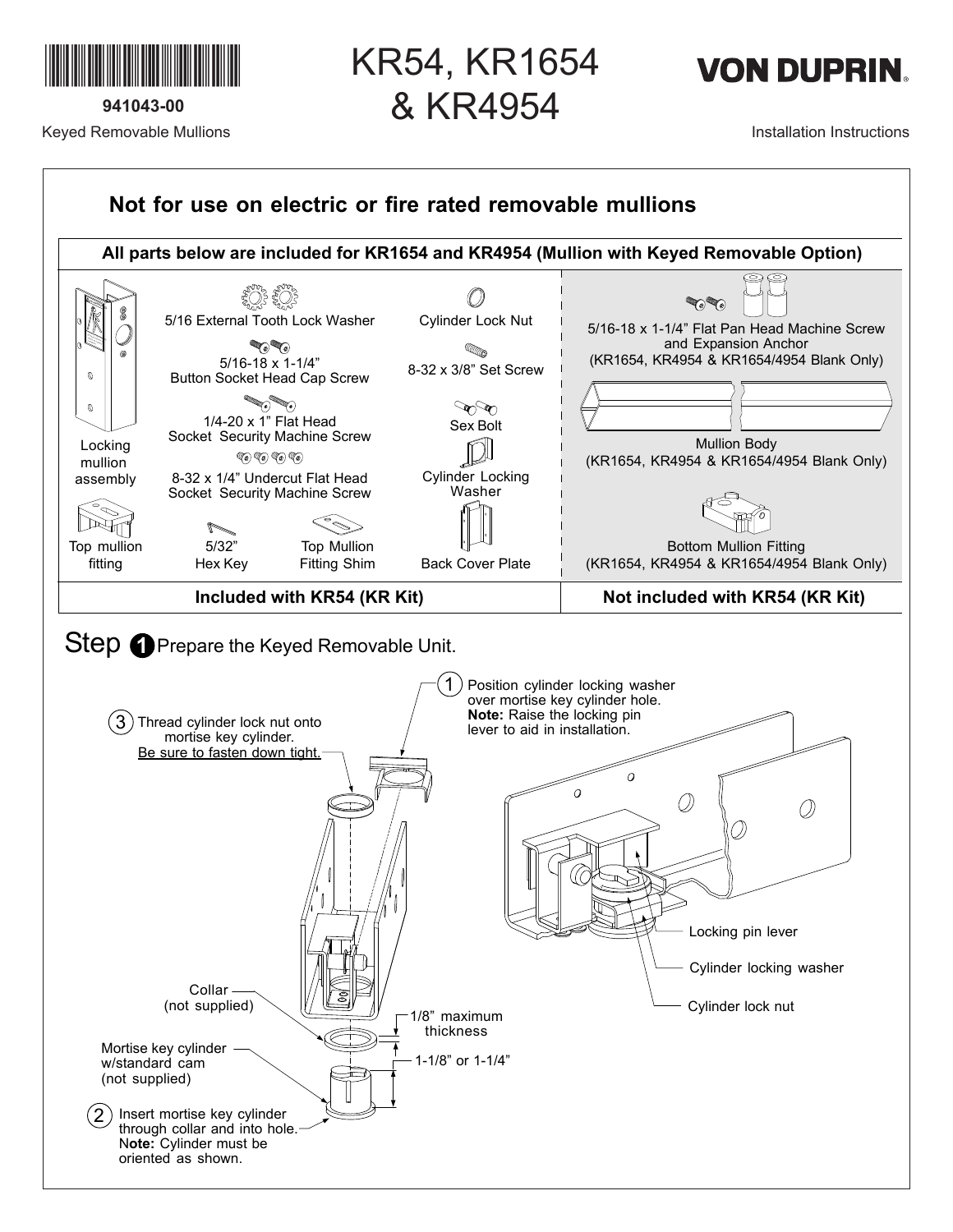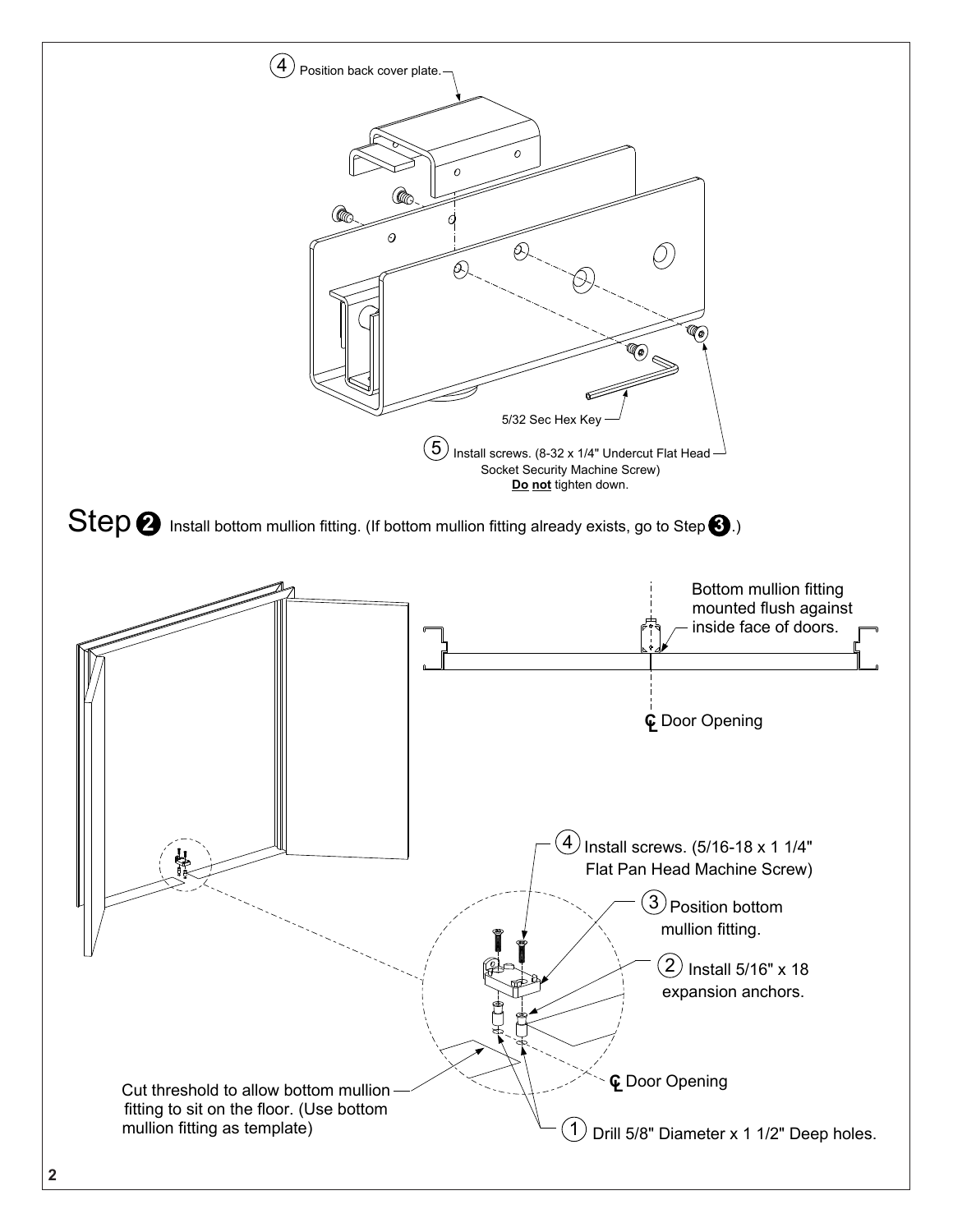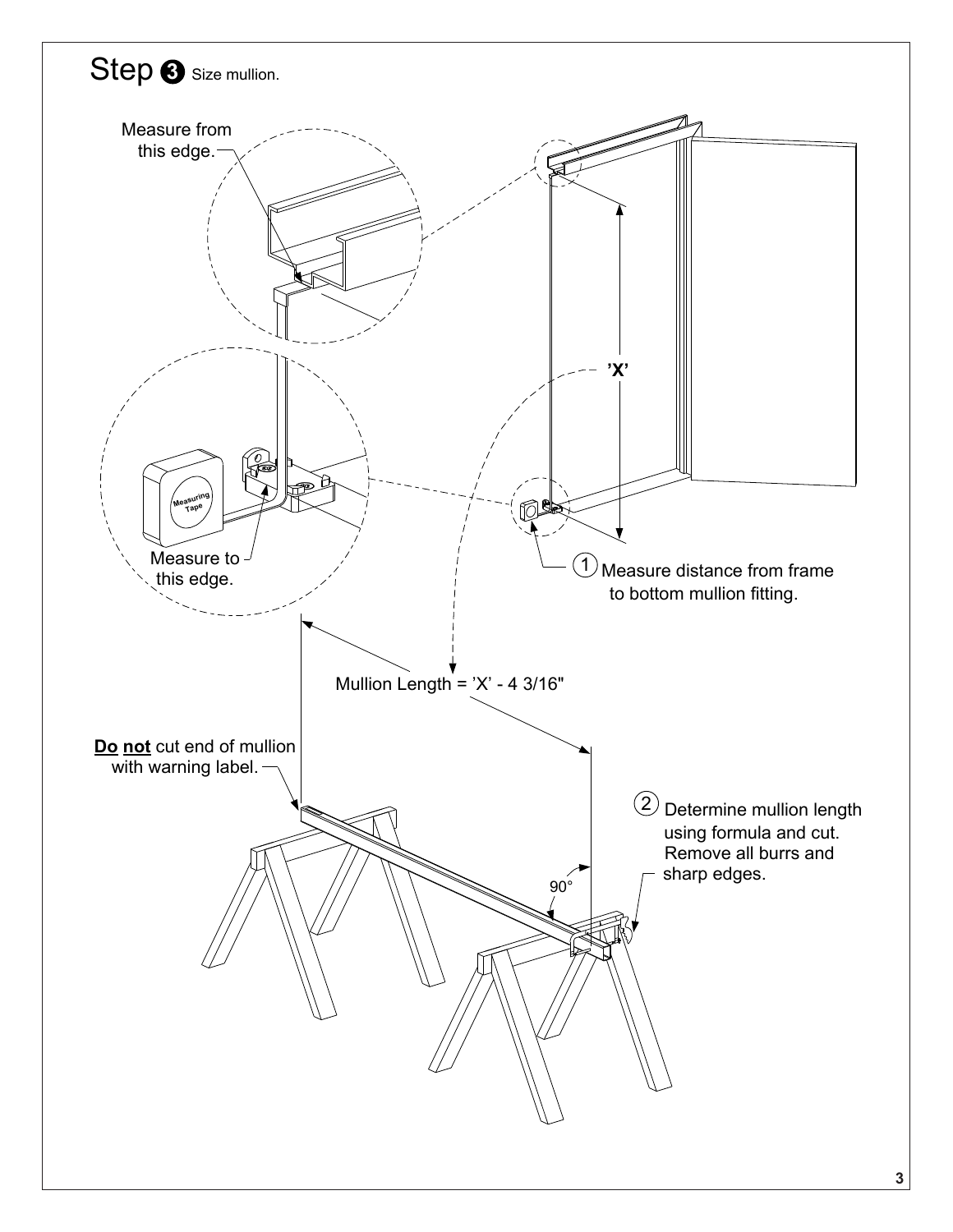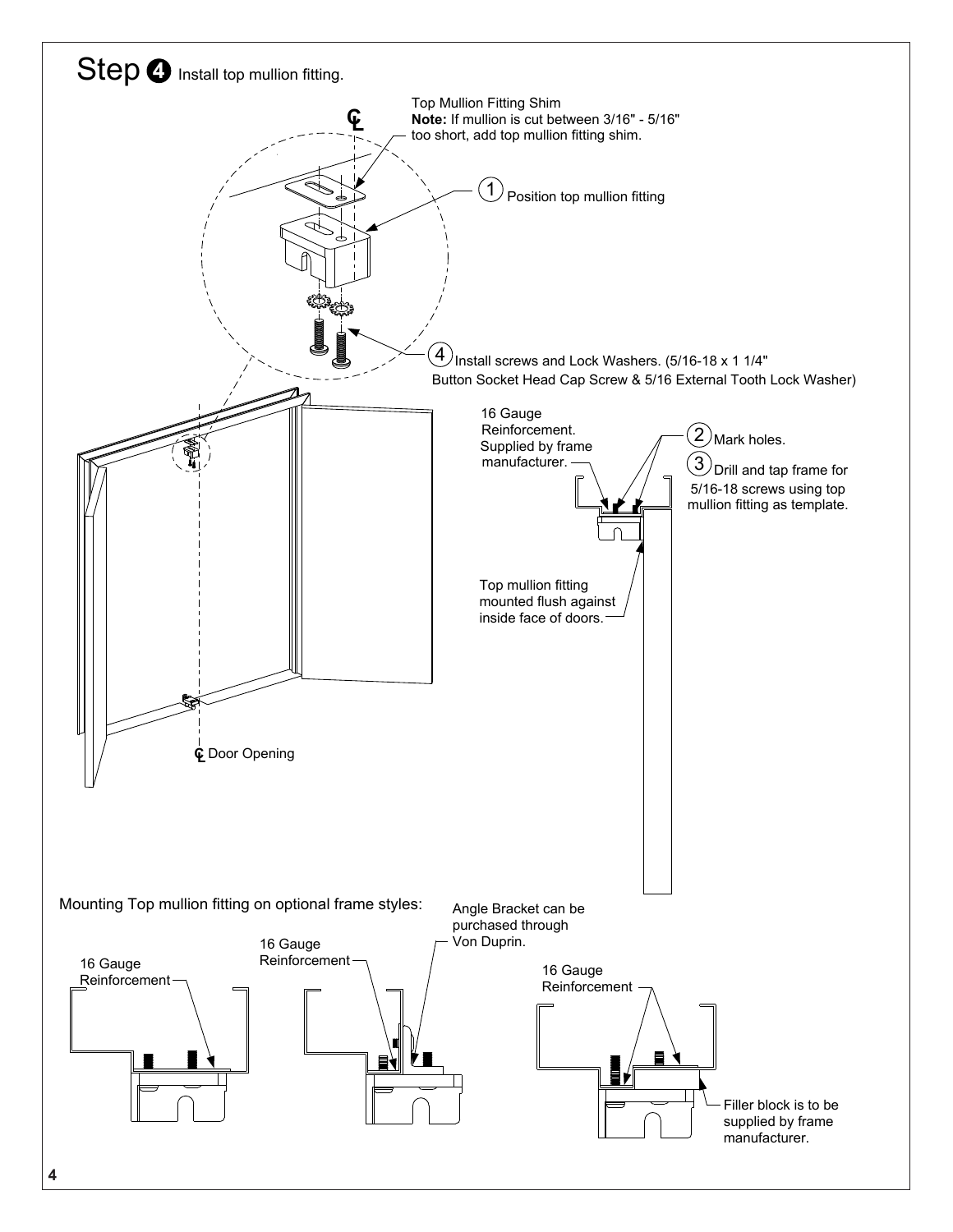## Step  $\Theta$  Attach keyed removable unit to mullion.